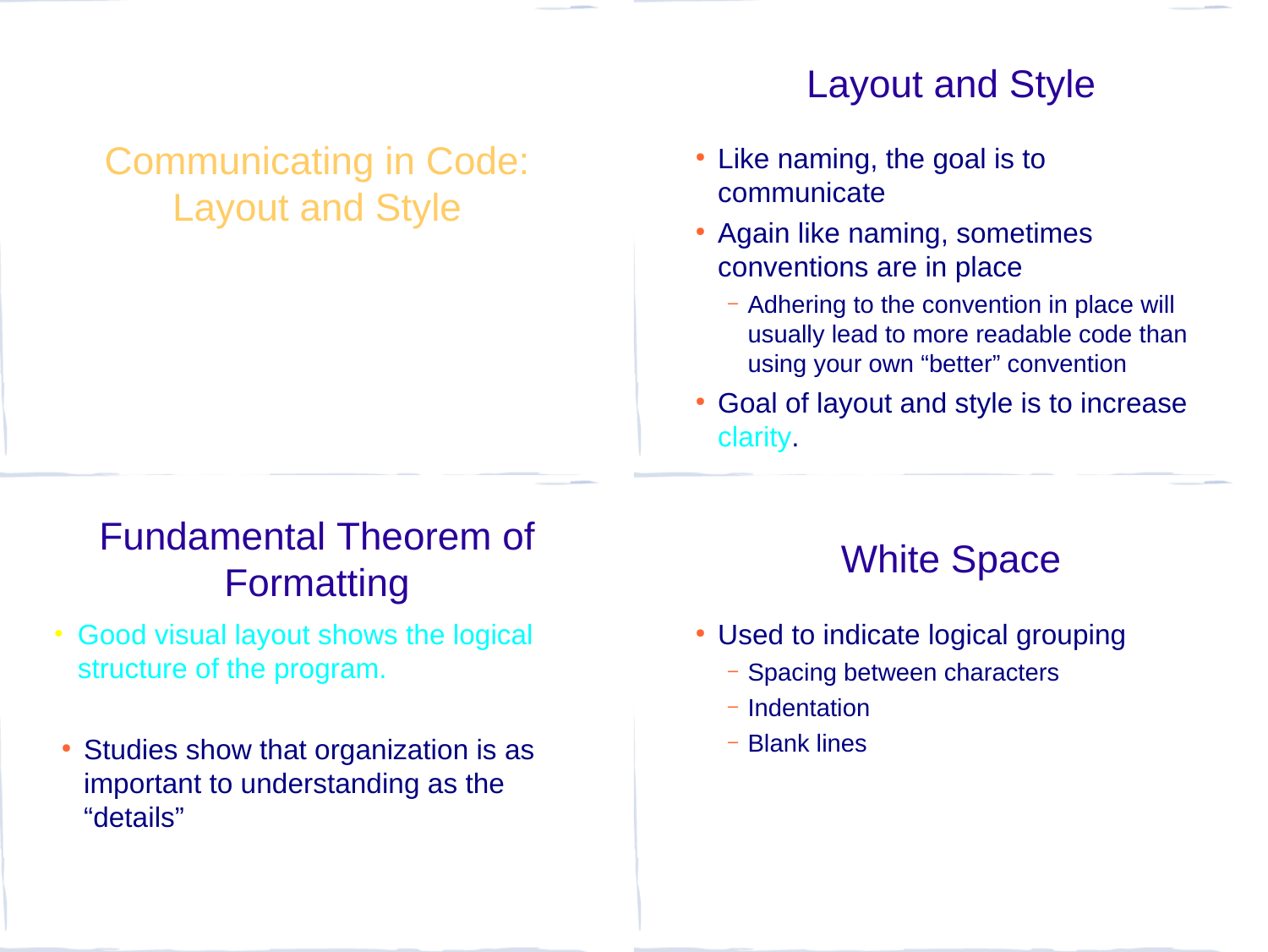#### Indentation

- Can clarify structure, especially in odd cases.
- Studies show that 2-4 space indentation works best.
	- More indentation might "appear" better, but is not.
- Now, usually editors provide automatically.
	- But, variations for some statements:
		- switch/case
		- if/elseif
- Brace conventions differ, but be consistent.

# Example Brace Conventions

| while (something) {<br>blahblahblah |  |
|-------------------------------------|--|
| }                                   |  |
| while (something)                   |  |
| blahblahblah                        |  |
| while (something) {                 |  |
| blahblahblah                        |  |
|                                     |  |

#### Parentheses

- Parentheses can resolve ambiguity
	- Particularly important since order of operations can be problematic
- Better to use more parentheses than you think you need
- Coupled with white space, can more quickly highlight the grouping/ordering of operations

leap\_year = y % 4 == 0 && y % 100 != 0 || y % 400 == 0;

#### Parentheses

- Parentheses can resolve ambiguity
	- Particularly important since order of operations can be problematic
- Better to use more parentheses than you think you need
- Coupled with white space, can more quickly highlight the grouping/ordering of operations

leap\_year = y % 4 == 0 && y % 100 != 0 || y % 400 == 0; leap\_year =  $((y\%4 == 0) \& (y\%100 != 0))$  ||  $(y\%400 == 0)$ ;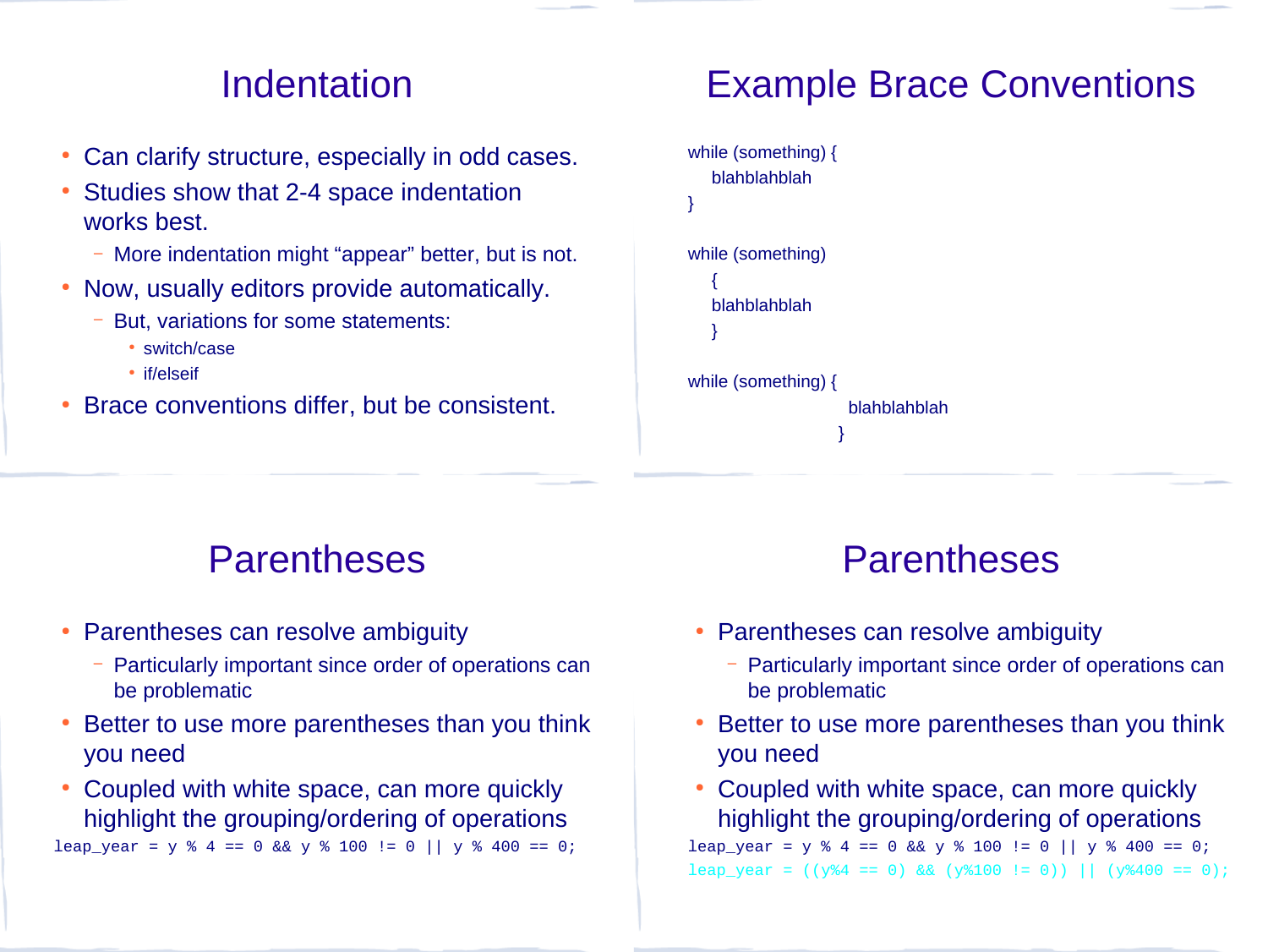#### **Braces**

- Like parentheses, use more braces than you need.
- One-statement operation often becomes more, later.
- if  $(a > b)$

 $max = a$ ;

#### **Braces**

- Like parentheses, use more braces than you need.
- One-statement operation often becomes more, later.
- if  $(a > b)$

 $max = a$ ;

cout << "Set a new maximum." << endl;

#### **Braces**

- Like parentheses, use more braces than you need.
- One-statement operation often becomes more, later.

```
if (a > b) {
```

```
max = a;
```

```
}
```
#### Braces

- Like parentheses, use more braces than you need.
- One-statement operation often becomes more, later.

```
if (a > b) {
    max = a;
     cout << "Set a new maximum." << endl;
}
```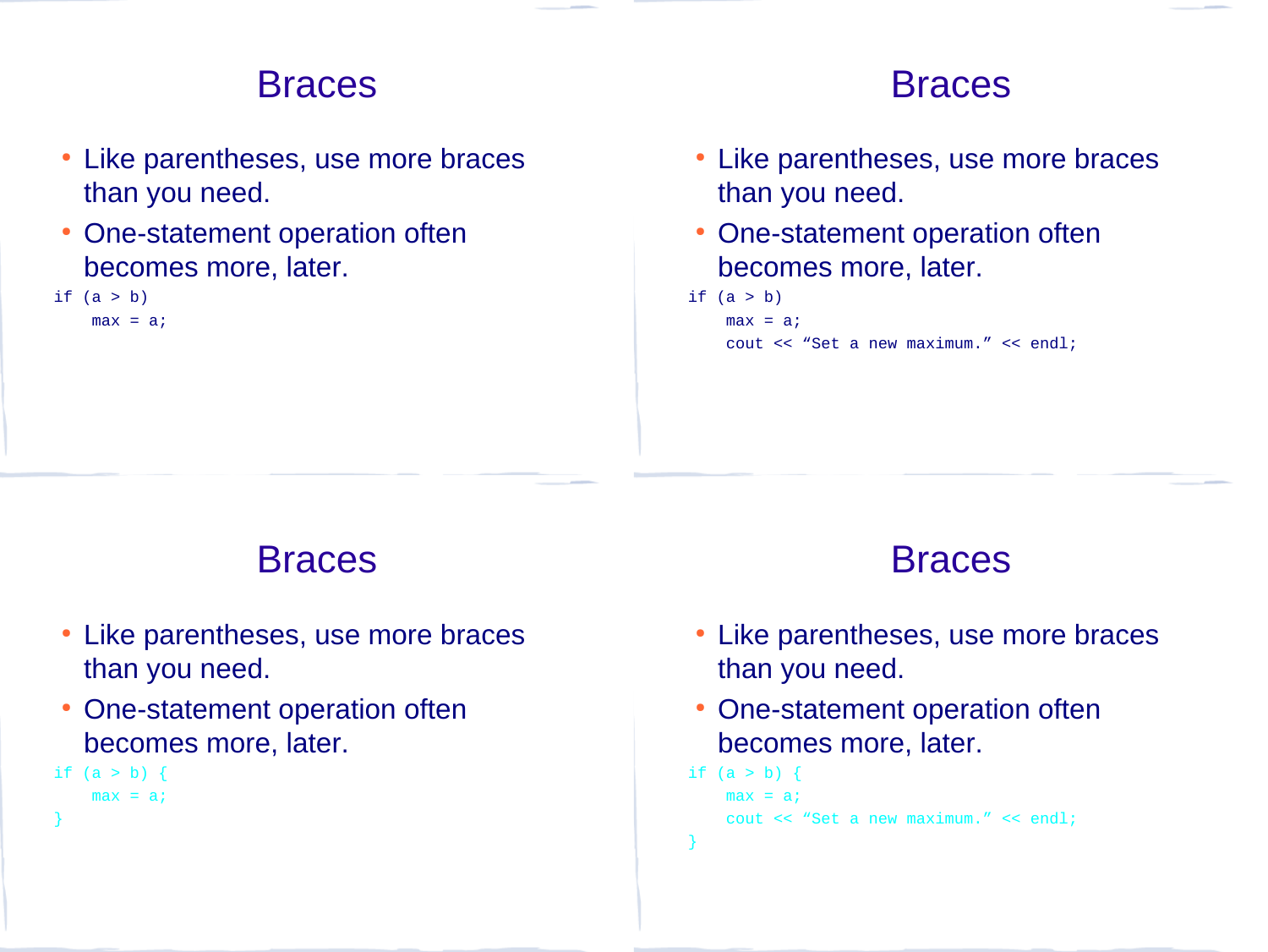# Avoiding Complex **Expressions**

- Goal is not to write most concise and clever code.
- Break up expressions to make them clearer
- The "?" operator can be especially problematic
- \*x +=  $(*xp=(2*k < (n-m) ? c[k+1] : d[k--])$ ;

# Avoiding Complex **Expressions**

- Goal is not to write most concise and clever code.
- Break up expressions to make them clearer
- The "?" operator can be especially problematic

```
*x += (*xp=(2*k < (n-m) ? c[k+1] : d[k--]);
if (2*k < n-m)*xp = c[k+1];
else
   *xp = d[k-1];
*x += *xp;
```
## Use "Natural Form" for **Expressions**

State conditional tests positively if  $(!(z)=0)$  &&  $!(z$ 

## Use "Natural Form" for **Expressions**

- State conditional tests positively
- if  $(!(z)=0)$  &&  $!(z$
- if  $((z<0)$  &&  $(z>=a))$
- This can vary if the way it's expressed better matches the underlying algorithm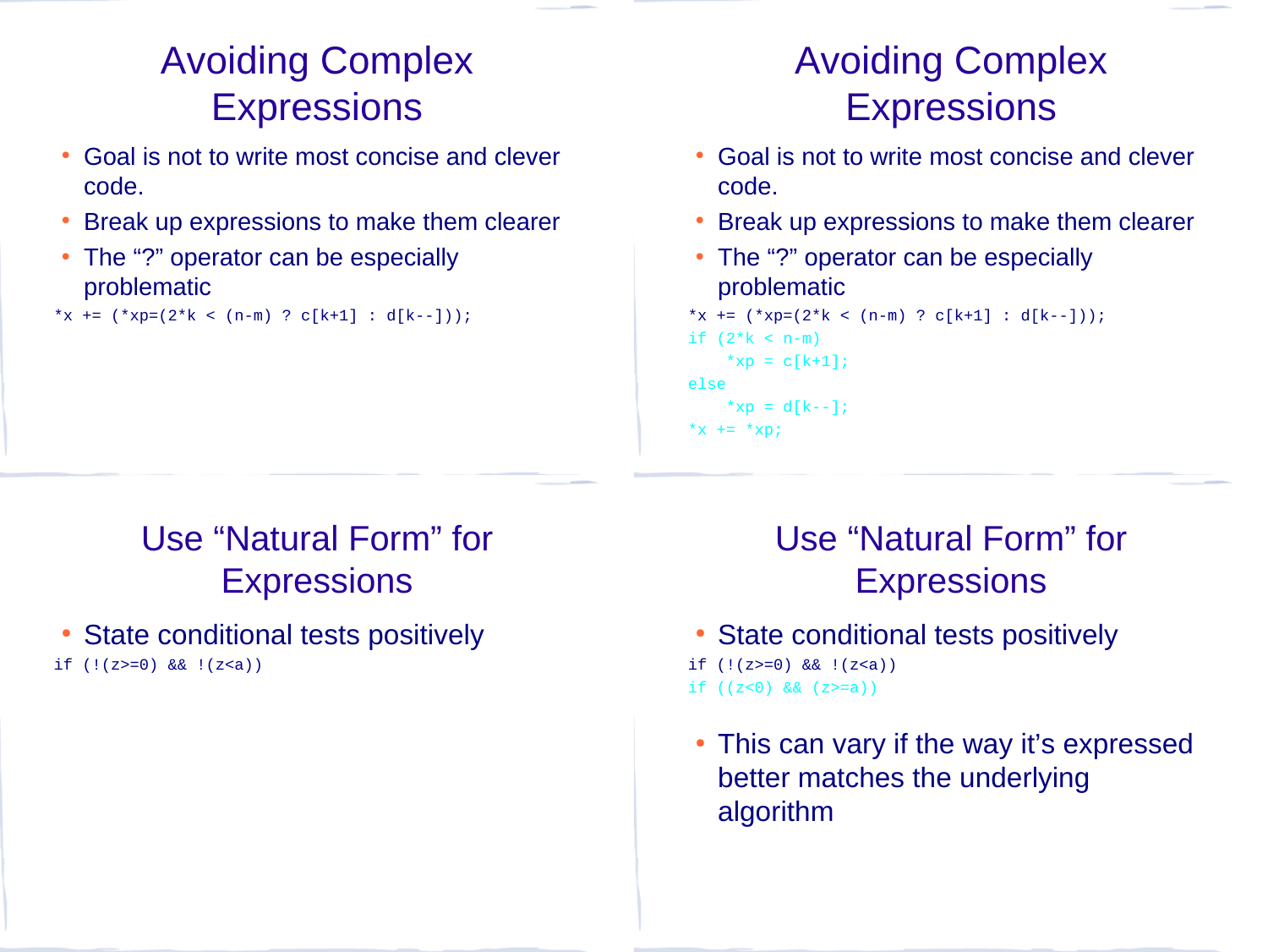#### Use "idomatic" forms

- There are "common" ways of expressing certain things.
	- e.g. Use a for loop appropriately try to keep all loop control in the for statement, and keep other operations outside of the for statement
- for  $(i=0; i < n; i++)$

 $a[i] = 0.0;$ 

## Use "idomatic" forms

- There are "common" ways of expressing certain things.
	- e.g. Use a for loop appropriately try to keep all loop control in the for statement, and keep other operations outside of the for statement

for  $(i=0; i \le n; i++)$  $a[i] = 0.0;$ for  $(i=0; i \le n; a[i++]=0.0)$ ;

#### Use "idomatic" forms

- There are "common" ways of expressing certain things.
	- e.g. Use a for loop appropriately try to keep all loop control in the for statement, and keep other operations outside of the for statement

```
for (i=0; i < n; i++)a[i] = 0.0;for (i=0; i < n; a[i++]=0.0);
for (i=0; i \le n; ) {
     a[i] = 0.0; i++
}
```
#### Idiomatic forms

```
• e.g. use if elseif else form
if (cond1) {
     dothis1();
} else {
     if (cond2) {
         dothis2();
     } else {
         if (cond3) {
             dothis3();
         } else {
             dothis4();
 }
     }
}
```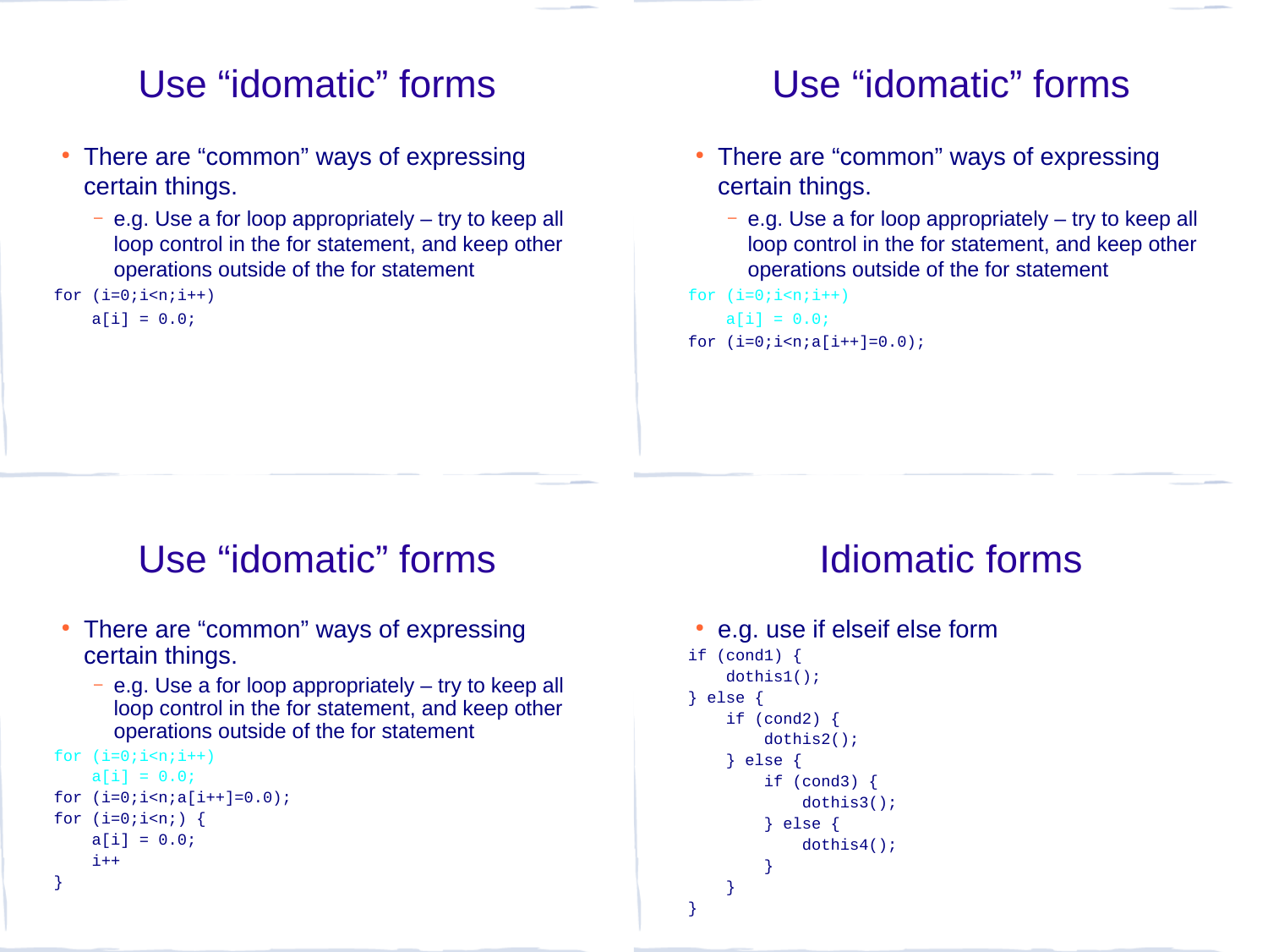## Idiomatic forms

#### • Use if elseif else form

```
if (cond1) \{ dothis1();
} else if (cond2) {
     dothis2();
} else if (cond3) {
     dothis3();
} else {
     dothis4();
}
```
#### If statements

• Read so that you look for the "true" case rather than a "stack" of else cases

```
if (a > 3) {
    if (b < 12) {
        while (!EOF(f)) {
              dothis();
         }
     } else {
         cerr << "Error 2" << endl;
     }
} else {
    cerr << "Error 1" << endl;
}
```
#### If statements

• Read so that you look for the "true" case rather than a "stack" of else cases

```
if (a \le 3) {
     cerr << "Error 1" << endl;
} else if (b >= 12) {
     cerr << "Error 2" << endl;
} else {
     while (!EOF(f)) {
         dothis();
     }
}
```
## Avoid Magic Numbers

- Rule of thumb: any number other than 0 or 1 is probably a "magic number"
- Can lead to tremendous debugging problems when these numbers are changed
- Instead, define constants to give names to those numbers.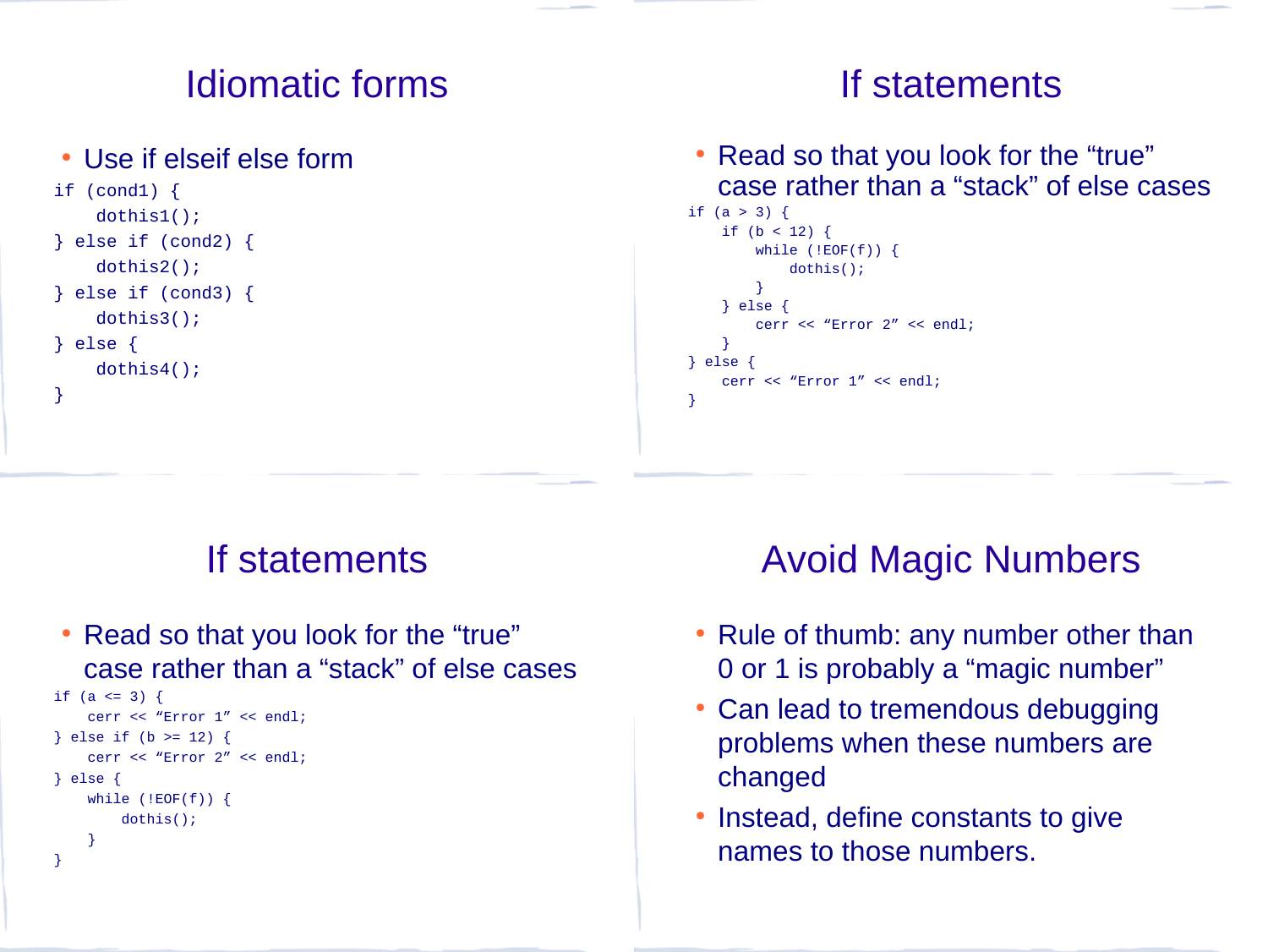## Layout for Control Structures

- Put control in one line when possible
- Single indentation level for what it affects

xxxxxx

 xxxxx xxxxx

● Group each part of a complicated condition on its own line

# Layout of Individual **Statements**

• White space can improve readability

– Spaces after commas

EvaluateEmployee(Name.First,EmployeeID,Date.Start,Date.End); EvaluateEmployee(Name.First, EmployeeID, Date.Start, Date.End);

#### – Spaces between parts of conditions

if  $(((a < b) || (c > d))@@((a + b) < (c - d))@@((c - d) > 2))$ if  $(((a < b) || (c > d)) & & ((a + b) < (c - d)) & & ((c - d) > 2))$ if  $((a < b) || (c > d))$  &&  $((a+b) < (c-d))$  &&  $((c-d) > 2))$ 

# Layout of Individual **Statements**

• Line up related definitions or **assignments** 

```
StudentName = ProcessInputName();
StudentID = ProcessInputID();
StudentHometown = ProcessInputName();
```
- Don't use more than one statement per line.
	- Likewise, define only one variable per line.
- Avoid side-effects (such as including the ++ operator when doing something else).

## When a Line is Too Long

- Make it clear that the previous line is not ending (e.g. end with an operator)
- Keep related parts of the line together (don't break single thought across line)
- Use indentation to highlight that there's a continuation
- Make it easy to find the end of the continued line.